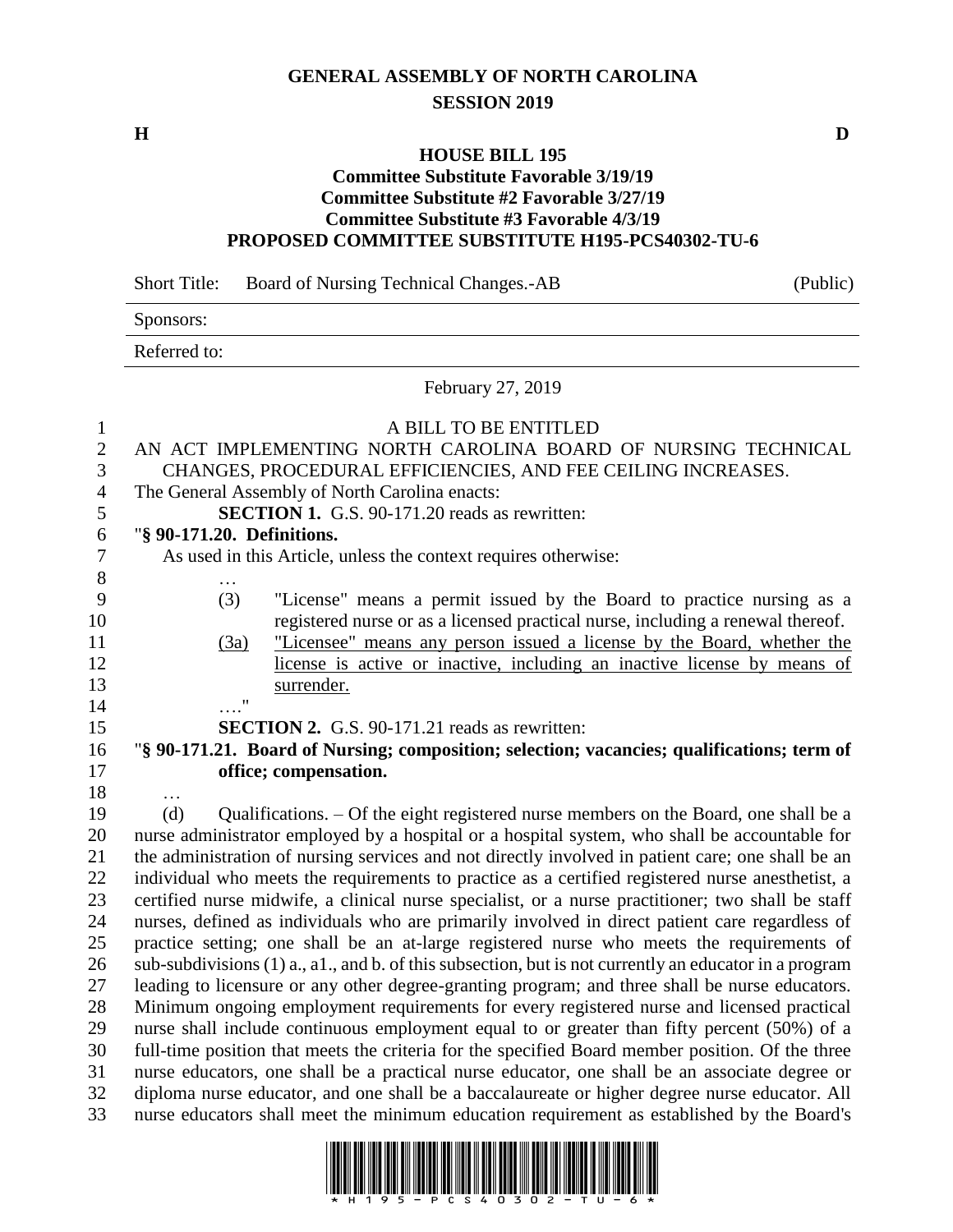|               |          |                | <b>General Assembly Of North Carolina</b>                                                                                                     | <b>Session 2019</b> |
|---------------|----------|----------------|-----------------------------------------------------------------------------------------------------------------------------------------------|---------------------|
|               |          |                | education program standards for nurse faculty. Candidates eligible for election to the Board as                                               |                     |
|               |          |                | nurse educators are not eligible for election as the at-large member.                                                                         |                     |
|               | (1)      |                | Except for the at-large member, every registered nurse member shall meet the                                                                  |                     |
|               |          |                | following criteria:                                                                                                                           |                     |
|               |          | a.             | Hold a current, an active, unencumbered license to practice as a                                                                              |                     |
|               |          |                | registered nurse in North Carolina.                                                                                                           |                     |
|               |          | a1.            | Be a resident of North Carolina.                                                                                                              |                     |
|               |          | $\mathbf b$ .  | Have a minimum of five years of experience as a registered nurse.                                                                             |                     |
|               |          |                |                                                                                                                                               |                     |
|               |          | $\mathbf{c}$ . | Have been engaged continuously in a position that meets the criteria<br>for the specified Board position for at least three years immediately |                     |
|               |          |                | preceding election.                                                                                                                           |                     |
|               |          | d.             | Show evidence that the employer of the registered nurse is aware that                                                                         |                     |
|               |          |                | the nurse intends to serve on the Board.                                                                                                      |                     |
|               | (2)      |                | Every licensed practical nurse member shall meet the following criteria:                                                                      |                     |
|               |          | a.             | Hold a current, an active, unencumbered license to practice as a<br>licensed practical nurse in North Carolina.                               |                     |
|               |          | a1.            | Be a resident of North Carolina.                                                                                                              |                     |
|               |          | $\mathbf{c}$ . | Have a minimum of five years of experience as a licensed practical<br>nurse.                                                                  |                     |
|               |          | d.             | Have been engaged continuously in the position of a licensed practical                                                                        |                     |
|               |          |                | nurse for at least three years immediately preceding election.                                                                                |                     |
|               |          | e.             | Show evidence that the employer of the licensed practical nurse is                                                                            |                     |
|               |          |                | aware that the nurse intends to serve on the Board.                                                                                           |                     |
|               | (3)      |                | A public member appointed by the Governor shall not be a provider of health                                                                   |                     |
|               |          |                | services or employed in the health services field. No licensed nurse or licensed                                                              |                     |
|               |          |                | health care professional or employed by a health care institution, health care                                                                |                     |
|               |          |                | insurer, or a health care professional school. No public member appointed by                                                                  |                     |
|               |          |                | the Governor or person in the public member's immediate family as defined                                                                     |                     |
|               |          |                | by G.S. 90-405(8) shall be currently employed as a licensed nurse or been                                                                     |                     |
|               |          |                | previously employed as a licensed nurse.                                                                                                      |                     |
|               | .        |                |                                                                                                                                               |                     |
| (g)           |          |                | Reimbursement. Compensation. - Board members are entitled to receive                                                                          |                     |
|               |          |                | compensation and reimbursement as authorized by G.S. 93B-5-for all expenses proper and                                                        |                     |
|               |          |                | necessary as determined by the Board to discharge its duties and to enforce the laws regulating                                               |                     |
|               |          |                | the practice of nursing. The per diem compensation of Board members shall not exceed two                                                      |                     |
|               |          |                | hundred dollars (\$200.00) per member for time spent in the performance and discharge of duties                                               |                     |
| as a member." |          |                |                                                                                                                                               |                     |
|               |          |                | <b>SECTION 3.</b> G.S. 90-171.23 reads as rewritten:                                                                                          |                     |
|               |          |                | "§ 90-171.23. Duties, powers, and meetings.                                                                                                   |                     |
| $\cdots$      |          |                |                                                                                                                                               |                     |
| (b)           | $\cdots$ |                | Duties, powers. The Board is empowered to:                                                                                                    |                     |
|               | (6)      |                | Examine, license, and renew the licenses of duly qualified applicants for                                                                     |                     |
|               |          | licensure.     |                                                                                                                                               |                     |
|               | (6a)     |                | Determine whether an applicant or licensee is mentally and physically capable                                                                 |                     |
|               |          |                | of practicing nursing with reasonable skill and safety. The Board may require                                                                 |                     |
|               |          |                | an applicant or licensee to submit to a mental health examination by a licensed                                                               |                     |
|               |          |                | mental health professional designated by the Board and to a physical                                                                          |                     |
|               |          |                | examination by a physician or other licensed health care professional                                                                         |                     |
|               |          |                | designated by the Board. The Board may order an applicant or licensee to be                                                                   |                     |
|               |          |                | examined before or after charges are presented against the applicant or                                                                       |                     |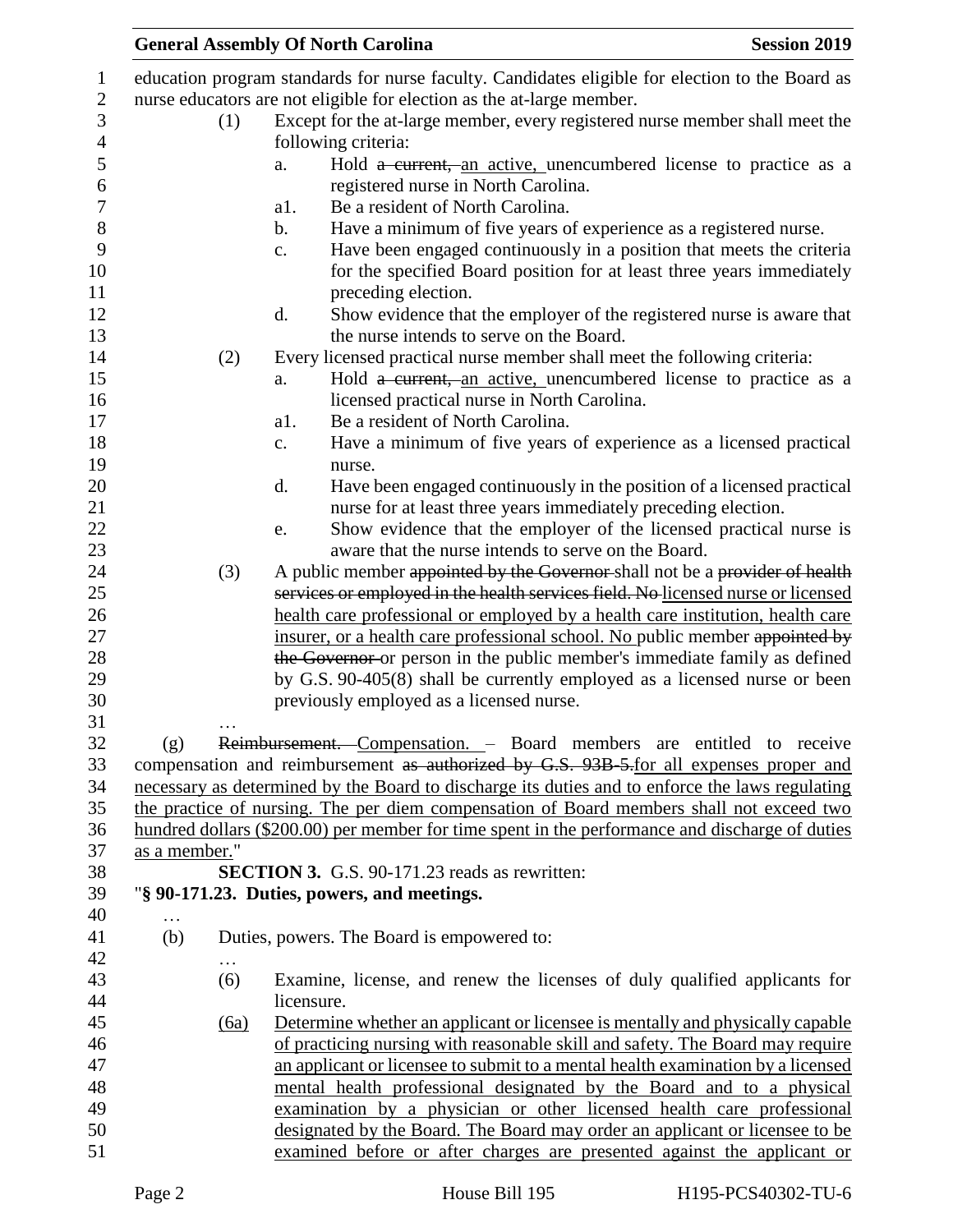|          |                   | <b>General Assembly Of North Carolina</b> |                                                                                                                                                                                                                                                                                                                                                                                                                |    | <b>Session 2019</b> |
|----------|-------------------|-------------------------------------------|----------------------------------------------------------------------------------------------------------------------------------------------------------------------------------------------------------------------------------------------------------------------------------------------------------------------------------------------------------------------------------------------------------------|----|---------------------|
|          | (7)               | in a hearing before the Board.            | licensee. The results of the mental health examination or physical examination<br>shall be reported directly to the Board and shall be admissible into evidence<br>Cause the prosecution of all persons violating this Article-Determine and                                                                                                                                                                   |    |                     |
|          |                   |                                           | administer appropriate disciplinary action against all regulated parties who are<br>found to be in violation of this Article or rules adopted by the Board.                                                                                                                                                                                                                                                    |    |                     |
|          | (10)              | provided in G.S. 90-171.39.               | Grant or deny Grant, deny, or withdraw approval for nursing programs as                                                                                                                                                                                                                                                                                                                                        |    |                     |
|          | (18)              |                                           | Establish programs for aiding in the recovery and rehabilitation of nurses who<br>experience chemical addiction or abuse or mental or physical disabilities and<br>programs for monitoring such nurses for safe practice. monitoring the<br>treatment, recovery, and safe practice of nurses with substance use disorders,<br>mental health disorders, or physical conditions impacting the ability to deliver |    |                     |
|          | (18a)             | safe care.                                | Establish programs Enter into agreements for aiding in the remediation of<br>nurses who experience practice deficiencies.                                                                                                                                                                                                                                                                                      |    |                     |
|          | (24)              |                                           |                                                                                                                                                                                                                                                                                                                                                                                                                |    |                     |
|          |                   |                                           | Order the production of any records concerning the practice of nursing<br>relevant to a complaint received by the Board or an inquiry or investigation                                                                                                                                                                                                                                                         |    |                     |
|          |                   |                                           | conducted by or on behalf of the Board or subpoena the production of any                                                                                                                                                                                                                                                                                                                                       |    |                     |
|          |                   |                                           | patient records, documents, or other materials concerning any matter to be                                                                                                                                                                                                                                                                                                                                     |    |                     |
|          |                   |                                           | heard before or inquired into by the Board, notwithstanding any other                                                                                                                                                                                                                                                                                                                                          |    |                     |
|          |                   |                                           | provision of law providing for the application of any health care                                                                                                                                                                                                                                                                                                                                              |    |                     |
|          |                   |                                           | provider-patient privilege regarding records, documents, or other materials.                                                                                                                                                                                                                                                                                                                                   |    |                     |
|          |                   |                                           | All records, documents, or other materials compiled by the Board are subject                                                                                                                                                                                                                                                                                                                                   |    |                     |
|          |                   |                                           | to G.S. 90-171.37C. Upon written request and after a hearing, the Board shall                                                                                                                                                                                                                                                                                                                                  |    |                     |
|          |                   |                                           | revoke a subpoena if the Board finds the evidence does not relate to a matter                                                                                                                                                                                                                                                                                                                                  |    |                     |
|          |                   | reason."                                  | in issue, or if the subpoena does not describe the required evidence with<br>sufficient particularity, or if the subpoena is invalid for any other legal                                                                                                                                                                                                                                                       |    |                     |
|          |                   |                                           | SECTION 4. G.S. 90-171.27 reads as rewritten:                                                                                                                                                                                                                                                                                                                                                                  |    |                     |
|          |                   |                                           | "§ 90-171.27. Expenses payable from fees collected by Board.                                                                                                                                                                                                                                                                                                                                                   |    |                     |
| $\cdots$ |                   |                                           |                                                                                                                                                                                                                                                                                                                                                                                                                |    |                     |
| (b)      |                   |                                           | The schedule of fees shall not exceed the following rates:                                                                                                                                                                                                                                                                                                                                                     |    |                     |
|          | (1)               |                                           | Application for examination leading to certificate and a license as a registered                                                                                                                                                                                                                                                                                                                               |    |                     |
|          |                   |                                           |                                                                                                                                                                                                                                                                                                                                                                                                                |    |                     |
|          | (2)               |                                           | Application for eertificate and a license as a registered nurse by endorsement                                                                                                                                                                                                                                                                                                                                 |    |                     |
|          | $\left(3\right)$  |                                           | Application for each re-examination leading to eertificate and a license as a                                                                                                                                                                                                                                                                                                                                  |    |                     |
|          |                   |                                           |                                                                                                                                                                                                                                                                                                                                                                                                                |    |                     |
|          | (4)               |                                           | Renewal of a license to practice as a registered nurse (two-year period)                                                                                                                                                                                                                                                                                                                                       |    |                     |
|          | (5)               |                                           | Reinstatement of a lapsed license to practice as a registered nurse and renewal                                                                                                                                                                                                                                                                                                                                |    |                     |
|          |                   | fee                                       |                                                                                                                                                                                                                                                                                                                                                                                                                |    |                     |
|          |                   |                                           |                                                                                                                                                                                                                                                                                                                                                                                                                |    |                     |
|          |                   | 280.00                                    |                                                                                                                                                                                                                                                                                                                                                                                                                |    |                     |
|          | $\underline{(6)}$ |                                           | Application for examination leading to eertificate and a license as a licensed                                                                                                                                                                                                                                                                                                                                 |    |                     |
|          |                   | practical                                 | nurse                                                                                                                                                                                                                                                                                                                                                                                                          | by | examination         |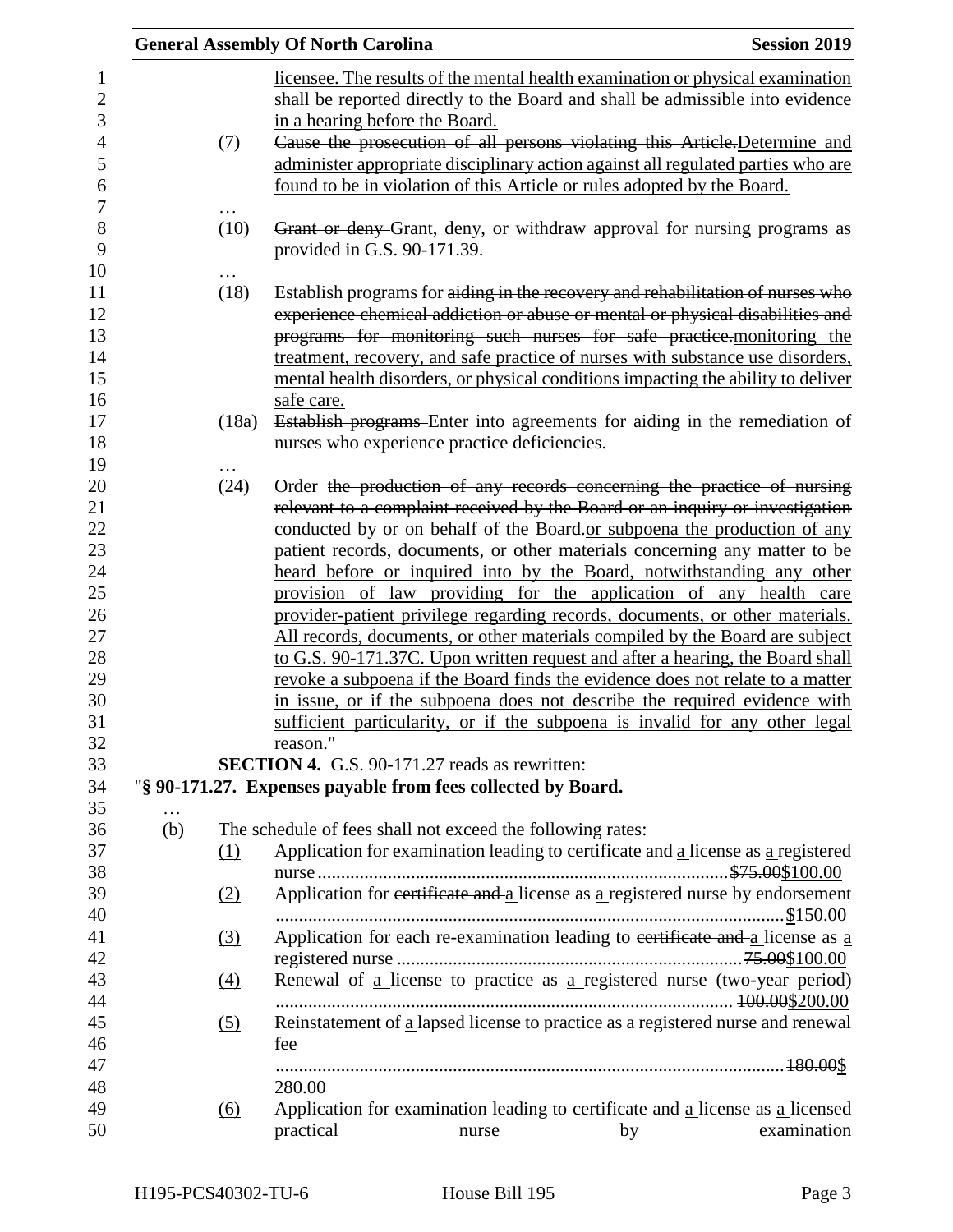|                                | <b>General Assembly Of North Carolina</b><br><b>Session 2019</b>                                                                                                                                    |
|--------------------------------|-----------------------------------------------------------------------------------------------------------------------------------------------------------------------------------------------------|
|                                |                                                                                                                                                                                                     |
|                                | 100.00                                                                                                                                                                                              |
| (7)                            | Application for certificate and $a$ license as $a$ licensed practical nurse by                                                                                                                      |
| (8)                            | Application for each re-examination leading to certificate and a license as                                                                                                                         |
| (9)                            | Renewal of license to practice as a licensed practical nurse (two-year period)                                                                                                                      |
|                                | 200.00                                                                                                                                                                                              |
| (10)                           | Reinstatement of a lapsed license to practice as a licensed practical nurse and<br>renewal<br>fee                                                                                                   |
|                                |                                                                                                                                                                                                     |
|                                | 280.00                                                                                                                                                                                              |
| (11)                           | Application fee for a retired registered nurse status or a retired licensed                                                                                                                         |
|                                |                                                                                                                                                                                                     |
| (12)                           | Reinstatement of a retired registered nurse to practice as a registered nurse or                                                                                                                    |
|                                | a retired licensed practical nurse to practice as a licensed practical nurse                                                                                                                        |
| (13)                           | Reasonable charge for duplication services and materials.                                                                                                                                           |
|                                | A fee for an item listed in this schedule shall not increase from one year to the next by more                                                                                                      |
| than twenty percent $(20\%)$ . |                                                                                                                                                                                                     |
| $\ldots$ "                     |                                                                                                                                                                                                     |
|                                | <b>SECTION 5.</b> G.S. 90-171.33 reads as rewritten:                                                                                                                                                |
|                                | "§ 90-171.33. Temporary license.                                                                                                                                                                    |
| $\left(\mathrm{a}\right)$      | Until the implementation of the computer-adaptive licensure examination, the Board                                                                                                                  |
|                                | may issue a nonrenewable temporary license to persons who are applying for licensure under                                                                                                          |
|                                | G.S. 90-171.30, and who are scheduled for the licensure examination at the first opportunity after                                                                                                  |
|                                | graduation, for a period not to exceed the lesser of nine months or the date of applicant's                                                                                                         |
|                                | notification of the results of the licensure examination. The Board shall revoke the temporary                                                                                                      |
|                                | license of any person who does not take the examination as scheduled, or who has failed the                                                                                                         |
|                                | examination for licensure as provided by this act.                                                                                                                                                  |
| $\bigoplus$                    | Upon implementation of the computer-adaptive licensure examination, no temporary                                                                                                                    |
|                                | licenses will be issued to persons who are applying for licensure under G.S. 90-171.30.                                                                                                             |
| (c)                            | The Board may issue a nonrenewable temporary license to persons applying for                                                                                                                        |
|                                | licensure under G.S. 90-171.32 for a period not to exceed the lesser of six months or until the                                                                                                     |
|                                | Board determines whether the applicant is qualified to practice nursing in North Carolina.                                                                                                          |
|                                | Temporary licensees may perform patient-care services within limits defined by the Board. In<br>defining these limits, the Board shall consider the ability of the temporary licensee to safely and |
|                                | properly carry out patient-care services. Temporary licensees shall be held to the standard of care                                                                                                 |
| of a fully licensed nurse."    |                                                                                                                                                                                                     |
|                                | <b>SECTION 6.</b> G.S. 90-171.37 reads as rewritten:                                                                                                                                                |
| " $\S$<br>90-171.37.           | Revocation, discipline, suspension, probation, or denial of                                                                                                                                         |
|                                | licensure. Disciplinary authority.                                                                                                                                                                  |
| (a)                            | The Board may initiate an investigation upon receipt of information about any                                                                                                                       |
|                                | practice that might violate any provision of this Article or any rule or regulation promulgated by                                                                                                  |
|                                | the Board. In accordance with the provisions of Chapter 150B of the General Statutes, the Board                                                                                                     |
|                                | shall have the power and authority to: $(i)$ refuse to issue a license to practice nursing; $(ii)$ refuse                                                                                           |
|                                | to issue a certificate of renewal of a license to practice nursing; (iii) revoke or suspend a license                                                                                               |
|                                | to practice nursing; and (iv) invoke other such disciplinary measures, censure, or probative terms                                                                                                  |
|                                | against a licensee as it deems fit and proper; in any instance or instances in which the Board is                                                                                                   |
|                                | satisfied that the applicant or licensee: to take the following actions: (i) place on probation, with                                                                                               |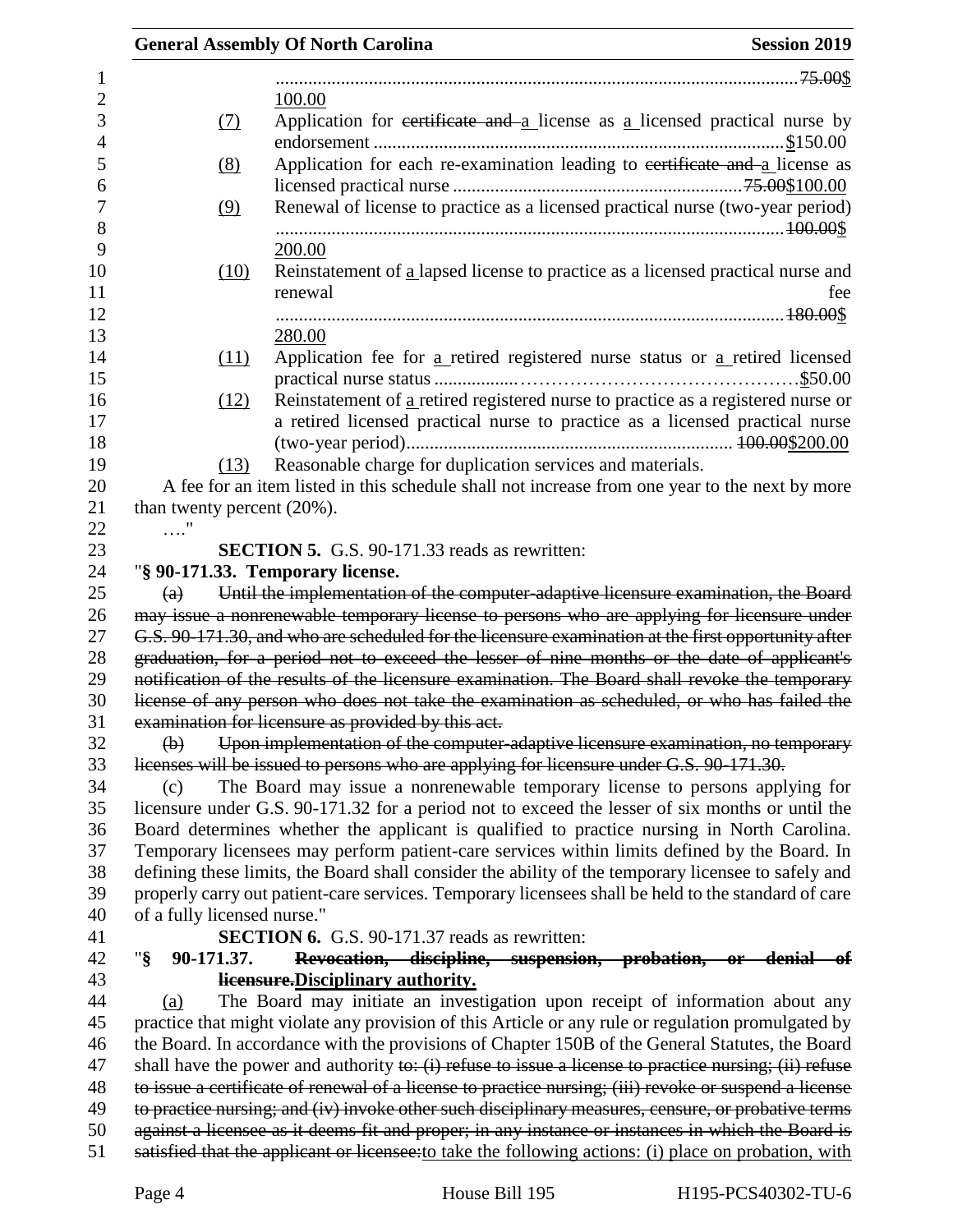| $\mathbf 1$   |                                                                                                    |      | or without conditions; (ii) impose limitations and conditions; (iii) accept voluntary surrender of |  |
|---------------|----------------------------------------------------------------------------------------------------|------|----------------------------------------------------------------------------------------------------|--|
| $\mathbf{2}$  | a license; (iv) publicly reprimand; (v) issue public letters of concern; (vi) require satisfactory |      |                                                                                                    |  |
| 3             | completion of treatment programs, or remedial or educational training; (vii) deny or refuse to     |      |                                                                                                    |  |
| 4             | issue a license, deny or refuse to issue a license renewal, issue a fine, suspend a license, and   |      |                                                                                                    |  |
| $\mathfrak s$ |                                                                                                    |      | revoke a license or privilege to practice nursing in this State for any person the Board finds to  |  |
| 6             |                                                                                                    |      | have done any of the following:                                                                    |  |
| 7             |                                                                                                    | (1)  | Has given false information or has withheld material information from the                          |  |
| $8\,$         |                                                                                                    |      | Board in procuring or attempting to procure a license to practice nursing.                         |  |
| 9             |                                                                                                    | (2)  | Has been convicted of or pleaded guilty or nolo contendere to any crime which                      |  |
| 10            |                                                                                                    |      | indicates that the nurse is unfit or incompetent to practice nursing or that the                   |  |
| 11            |                                                                                                    |      | nurse has deceived or defrauded the public a crime involving moral turpitude                       |  |
| 12            |                                                                                                    |      | or the violation of a law involving the practice of nursing.                                       |  |
| 13            |                                                                                                    | (3)  | Has a mental or physical disability or uses any drug to a degree that interferes                   |  |
| 14            |                                                                                                    |      | with his or her fitness to practice nursing. Is unable to practice nursing with                    |  |
| 15            |                                                                                                    |      | reasonable skill and safety to patients by reason of illness, excessive use of                     |  |
| 16            |                                                                                                    |      | alcohol, drugs, chemicals, or any other type of material, or by reason of any                      |  |
| 17            |                                                                                                    |      | physical or mental abnormality.                                                                    |  |
| 18            |                                                                                                    | (4)  | Engages in conduct that endangers the public health.                                               |  |
| 19            |                                                                                                    | (5)  | Is unfit or incompetent to practice nursing by reason of deliberate or negligent                   |  |
| 20            |                                                                                                    |      | acts or omissions regardless of whether actual injury to the patient is                            |  |
| 21            |                                                                                                    |      | established.                                                                                       |  |
| 22            |                                                                                                    | (6)  | Engages in conduct that deceives, defrauds, or harms the public in the course                      |  |
| 23            |                                                                                                    |      | of professional activities or services.                                                            |  |
| 24            |                                                                                                    | (6a) | Commits acts of moral turpitude.                                                                   |  |
| 25            |                                                                                                    | (6b) | Engages in unprofessional conduct that is nonconforming to the standards of                        |  |
| 26            |                                                                                                    |      | acceptable and prevailing nursing practice or the ethics of the nursing                            |  |
| 27            |                                                                                                    |      | profession, even if a patient is not injured.                                                      |  |
| 28            |                                                                                                    | (6c) | Commits acts of dishonesty, injustice, or immorality in the course of the                          |  |
| 29            |                                                                                                    |      | licensee's practice or otherwise, including acts outside of this State.                            |  |
| 30            |                                                                                                    | (6d) | Has had a license or privilege to practice nursing denied, revoked, suspended,                     |  |
| 31            |                                                                                                    |      | restricted, or acted against by any jurisdiction. For purposes of this                             |  |
| 32            |                                                                                                    |      | subdivision, the licensing authority's acceptance of a license to practice                         |  |
| 33            |                                                                                                    |      | nursing that is voluntarily relinquished by a nurse, by stipulation, consent                       |  |
| 34            |                                                                                                    |      | order, or other settlement in response to or in anticipation of the filing of                      |  |
| 35            |                                                                                                    |      | administrative charges against the nurse's license, is an action against a license                 |  |
| 36            |                                                                                                    |      | to practice nursing. The Board is empowered and authorized to take action                          |  |
| 37            |                                                                                                    |      | based on the factual findings of the licensing authority that took action.                         |  |
| 38            |                                                                                                    | (6e) | Fails to respond to the Board's inquiries in a reasonable manner or time                           |  |
| 39            |                                                                                                    |      | regarding any matter affecting the license to practice nursing.                                    |  |
| 40            |                                                                                                    | (7)  | Has violated any provision of this Article. Article or any provision of the rules                  |  |
| 41            |                                                                                                    |      | adopted by the Board under this Article.                                                           |  |
| 42            |                                                                                                    | (8)  | Has willfully violated any rules enacted by the Board.                                             |  |
| $\Lambda$     |                                                                                                    |      | $\lambda = 1$ and $\lambda = 1$ and $\lambda = 1$ and $\lambda = 1$                                |  |

 (b) The Board may take any of the actions specified above in this section when a registered nurse approved to perform medical acts has violated rules governing the performance of medical acts by a registered nurse; provided this shall not interfere with the authority of the North Carolina Medical Board to enforce rules and regulations governing the performance of medical acts by a registered nurse.

 (c) The Board may reinstate a revoked license, revoke censure or probative terms, probation, or remove other licensure restrictions when it finds that the reasons for revocation, censure or probative terms, probation, or other licensure restrictions no longer exist and that the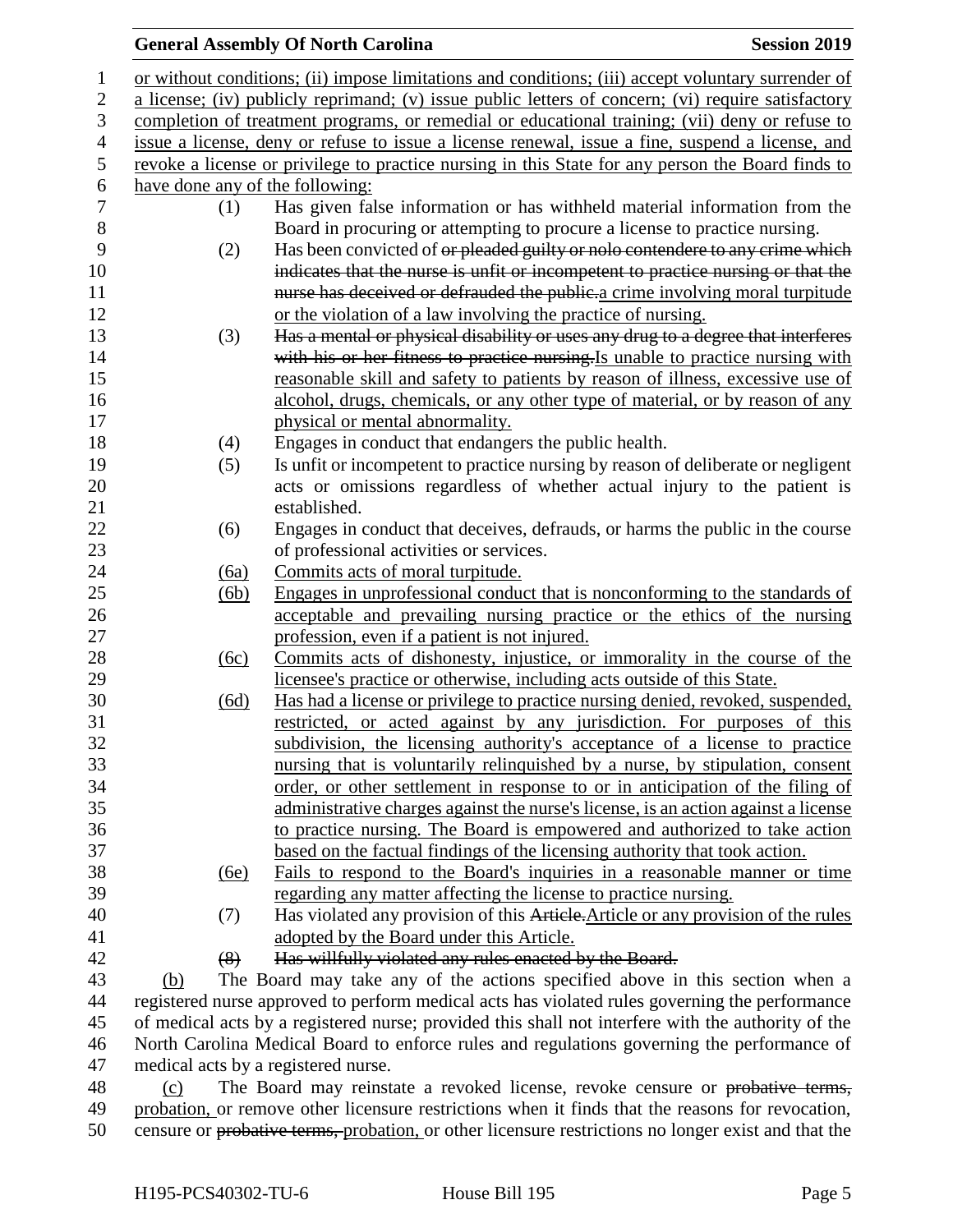## 1 **nurse or applicant-licensee or applicant for a license can reasonably be expected to safely and**  properly practice nursing. (d) The Board retains jurisdiction over an expired, inactive, or voluntarily surrendered license. The Board's jurisdiction over the licensee extends for all matters, known or unknown to the Board, at the time of the expiration, inactivation, or surrender of the license. (e) The Board, members of the Board, and staff shall not be held liable in any civil or criminal proceeding for exercising the powers and duties authorized by law provided the person 8 was acting in good faith."<br>9 **SECTION 7. SECTION 7.** G.S. 90-171.37A reads as rewritten: "**§ 90-171.37A. Use of hearing committee and depositions.** (a) The Board, in its discretion, may designate in writing three or more of its members to 12 conduct hearings as a hearing committee to take-receive evidence. A majority of the hearing committee shall be licensed nurses. (b) Evidence and testimony may be presented at hearings before the Board or a hearing committee in the form of depositions before any person authorized to administer oaths in accordance with the procedure for the taking of depositions in civil actions in the superior court. At the discretion of the Board, witness testimony may be received by telephone or videoconferencing at a hearing. …." **SECTION 8.** Article 9A of Chapter 90 of the General Statutes is amended by adding new sections to read: "**§ 90-171.37B. Appeal from Board's disciplinary action of licensee.** (a) A licensee may appeal a public disciplinary action made by the Board under G.S. 90-171.37(a). A licensee may appeal any public disciplinary action made by the Board to the superior court located in the county where the licensee resides or where the Board is located by filing written notice of appeal within 30 days after receipt of the Board's decision. A licensee must state all exceptions to the Board's decision in the licensee's written notice of appeal and properly identify the general court of justice where the licensee intends the appeal to be heard. (b) Within 30 days of receiving a licensee's written notice of appeal, the Board shall prepare, certify, and file the record, charges, notice of hearing, transcript of testimony, documents and written evidence produced at the hearing, the Board's decision, and a licensee's notice of appeal with the clerk of superior court in the county where the licensee appealed the Board's decision. "**§ 90-171.37C. Confidentiality of Board investigative information; Board to keep public records; cooperation with law enforcement; self-reporting requirements; patient protection.** (a) All records, papers, investigative information, and other documents containing information that the Board, its members, or its employees possess, gather, or receive as a result of investigations, inquiries, assessments, or interviews conducted in connection with a licensing complaint, appeal, assessment, potential impairment matter, or disciplinary matter shall not be considered public records under Chapter 132 of the General Statutes, and are privileged, confidential, not subject to discovery, subpoena, or any means of legal compulsion for release to anyone other than the Board, its employees, or consultants involved in the application for license, impairment assessment, or discipline of a licensee, except as provided in subsection (b) of this section. For the purposes of this section, "investigative information" means investigative files and reports, information relating to the identity and report of a physician or other professional performing an expert review for the Board, and any of the Board's deposition transcripts related to a hearing not admitted into evidence. (b) The Board shall provide the licensee or applicant for a license access to all information in its possession that the Board intends to offer into evidence at the licensee's or applicant's hearing, unless good cause is shown for delay. This information shall be subject to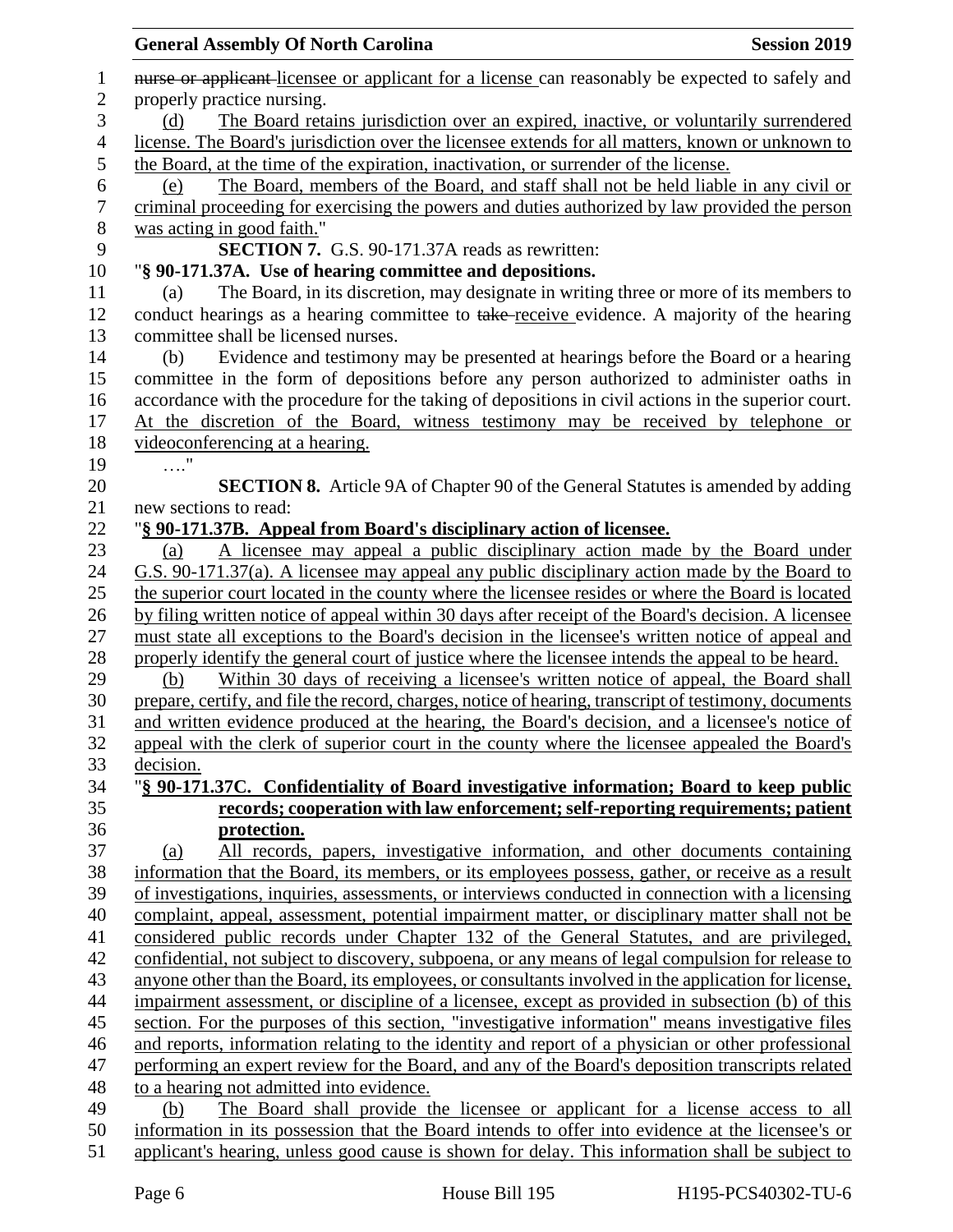| $\mathbf{1}$             | any privilege or restriction set forth by rule, statute, or legal precedent and must be requested in |
|--------------------------|------------------------------------------------------------------------------------------------------|
| $\overline{2}$           | writing from the licensee or applicant who is the subject of the complaint or investigation. The     |
| 3                        | Board shall not be required to produce (i) information subject to attorney-client privilege or (ii)  |
| $\overline{\mathcal{A}}$ | investigative information that the Board will not offer into evidence, and is related to advice,     |
| 5                        | opinions, or recommendations of the Board's staff, consultants, or agents.                           |
| 6                        | Any licensee's notice of statement of charges, notice of hearing, and all information<br>(c)         |
| 7                        | contained in those documents shall be public records under Chapter 132 of the General Statutes.      |
| 8                        | If the Board, its employees, or its agents possess investigative information indicating<br>(d)       |
| 9                        | a crime may have been committed, the Board may report the information to the appropriate law         |
| 10                       | enforcement agency or district attorney of the district in which the offense was committed. The      |
| 11                       | Board shall cooperate with and assist any law enforcement agency or district attorney conducting     |
| 12                       | a criminal investigation or prosecution of a licensee by providing relevant information. This        |
| 13                       | information shall be confidential under G.S. 132-1.4 and shall remain confidential after             |
| 14                       | disclosure to a law enforcement agency or district attorney.                                         |
| 15                       | All licensees shall self-report to the Board any of the following within 30 days of their<br>(e)     |
| 16                       | arrest or indictment:                                                                                |
| 17                       | Any felony arrest or indictment.<br>(1)                                                              |
| 18                       | Any arrest for driving while impaired or driving under the influence.<br>(2)                         |
| 19                       | (3)<br>Any arrest or indictment for the possession, use, or sale of any controlled                   |
| 20                       | substance.                                                                                           |
| 21                       | The Board, its members, or its staff may release confidential information concerning<br>(f)          |
| 22                       | the denial, annulment, suspension, or revocation of a license to any other health care licensing     |
| 23                       | board in this State, other state, or country, or authorized Department of Health and Human           |
| 24                       | Services personnel who are charged with the enforcement or investigative responsibilities of         |
| 25                       | licensure.                                                                                           |
| 26                       | If the Board releases this confidential information, the Board shall notify and provide a            |
| 27                       | summary of the information to the licensee within 60 days after the information is transmitted.      |
| 28                       | The licensee may make a written request that the Board provide the licensee a copy of all            |
| 29                       | information transmitted within 30 days of receiving notice of the initial transmittance. The Board   |
| 30                       | shall not provide the information if the information relates to an ongoing criminal investigation    |
| 31                       | by any law enforcement agency or authorized Department of Health and Human Services                  |
| 32                       | personnel with enforcement or investigative responsibilities.                                        |
| 33                       | (g) Notwithstanding the provisions of this section, the Board shall withhold the identity            |
| 34                       | of a patient, including information relating to dates and places of treatment, or any other          |
| 35                       | information that would tend to identify the patient, in any proceeding, record of a hearing, and in  |
| 36                       | the notice of charges against any licensee, unless the patient or the patient's representative       |
| 37                       | expressly consents to the public disclosure.                                                         |
| 38                       | "§ 90-171.37D. Service of notices.                                                                   |
| 39                       | Any notice required by this Article may be served either personally by an employee<br>(a)            |
| 40                       | of the Board or by an officer authorized by law to serve process, or by registered or certified      |
| 41                       | mail, return requested, directed to the licensee or applicant at his or her last known address as    |
| 42                       | shown by the records of the Board. If notice is served personally, it shall be deemed to have been   |
| 43                       | served at the time when the officer or employee of the Board delivers the notice to the person       |
| 44                       | addressed or delivers the notice at the licensee's or applicant's last known address as shown by     |
| 45                       | records of the Board with a person of suitable age and discretion then residing therein. Where       |
| 46                       | notice is served in a manner authorized by Rule $4(j)$ of the North Carolina Rules of Civil          |
| 47                       | Procedure, it shall be deemed to have been served on the date borne by the return receipt showing    |
| 48                       | delivery of the notice to the licensee's or applicant's last known address as shown by the records   |
| 49                       | of the Board, regardless of whether the notice was actually received or whether the notice was       |
| 50                       | unclaimed or undeliverable for any reason."                                                          |
| 51                       | SECTION 9. G.S. 90-171.39 reads as rewritten:                                                        |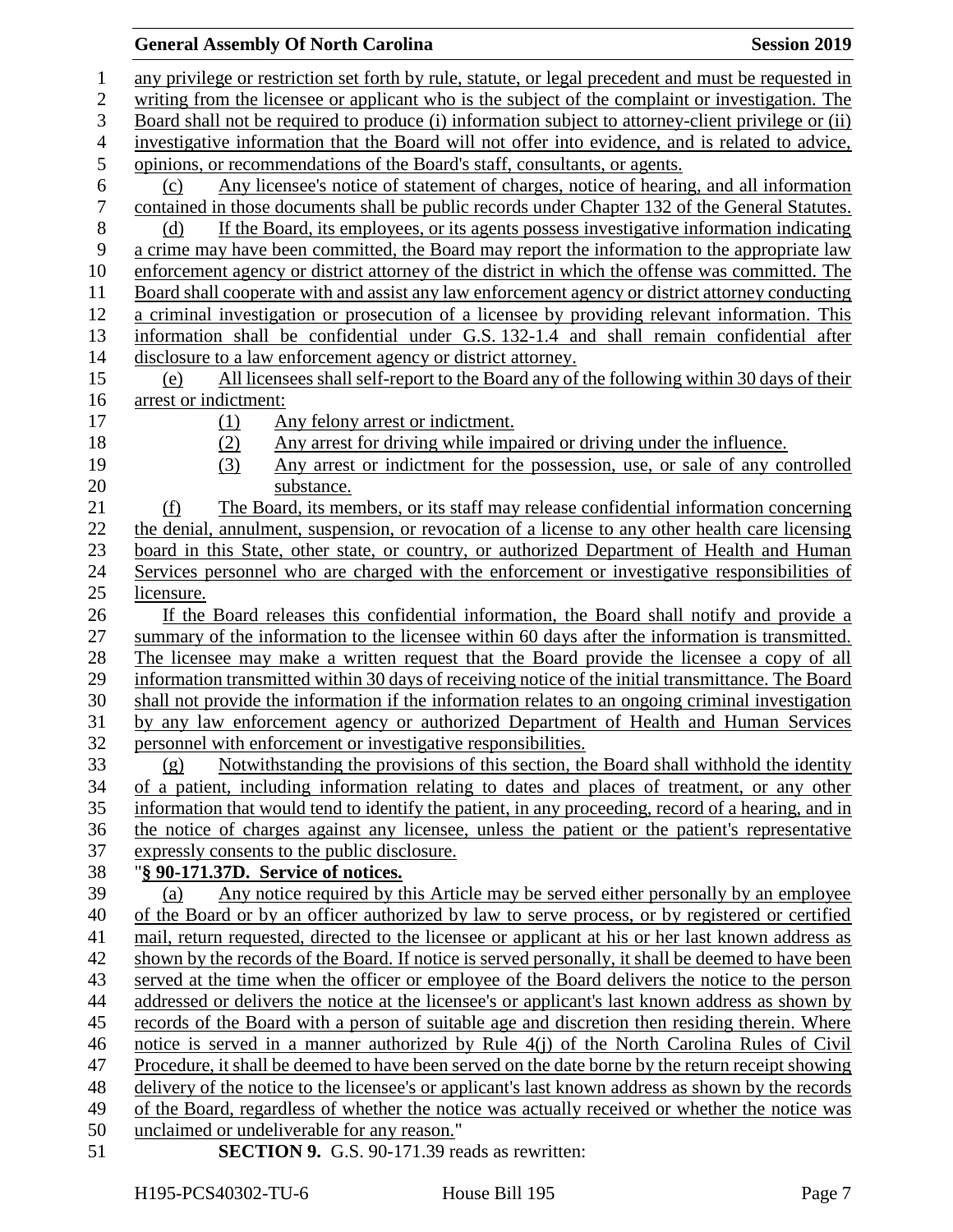| $\mathbf{1}$     | "§ 90-171.39. Approval.                                                                                                   |
|------------------|---------------------------------------------------------------------------------------------------------------------------|
| $\mathbf{2}$     | The Board shall designate persons to survey proposed nursing programs, including the                                      |
| 3                | elinical facilities. programs. The persons designated by the Board shall submit a written report                          |
| $\overline{4}$   | of the survey to the Board. If in the opinion of the Board the standards for approved nursing                             |
| 5                | education are met, the program shall be given approval."                                                                  |
| 6                | SECTION 10. G.S. 90-171.40 reads as rewritten:                                                                            |
| $\boldsymbol{7}$ | "§ 90-171.40. Ongoing approval.                                                                                           |
| $8\,$            | The Board shall review all nursing programs in the State at least every eight 10 years or more                            |
| 9                | often as considered necessary. If the Board determines that any approved nursing program does                             |
| 10               | not meet or maintain the standards required by the Board, the Board shall give written notice                             |
| 11               | specifying the deficiencies to the institution responsible for the program. The Board shall                               |
| 12               | withdraw approval from evaluate and take appropriate action, including withdrawing approval,                              |
| 13               | for a program that fails to correct deficiencies within a reasonable time. The Board shall publish                        |
| 14               | annually a list of nursing programs in this State showing their approval status."                                         |
| 15               | <b>SECTION 11.</b> G.S. 90-171.43 reads as rewritten:                                                                     |
| 16               | "§ 90-171.43. License required.                                                                                           |
| 17               | No person shall practice or offer to practice as a registered nurse or licensed practical<br>(a)                          |
| 18               | nurse, or use the word "nurse" as a title for herself or himself, or use an abbreviation to indicate                      |
| 19               | that the person is a registered nurse or licensed practical nurse, unless the person is currently                         |
| 20               | licensed as a registered nurse or licensed practical nurse as provided by this Article. If the word                       |
| 21               | "nurse" is part of a longer title, such as "nurse's aide", a person who is entitled to use that title                     |
| 22               | shall use the entire title and may not abbreviate the title to "nurse". This Article shall not,                           |
| 23               | however, be construed to prohibit or limit the following:                                                                 |
| 24               | The performance by any person of any act for which that person holds a<br>(1)                                             |
| 25               | license issued pursuant to North Carolina law;                                                                            |
| 26               | The clinical practice by students enrolled in approved nursing programs,                                                  |
| 27               | (2)<br>continuing education programs, or refresher courses under the supervision of                                       |
| 28               | qualified faculty;                                                                                                        |
| 29               |                                                                                                                           |
| 30               | The performance of nursing performed by persons who hold a temporary<br>(3)<br>license issued pursuant to G.S. 90-171.33; |
| 31               | The delegation to any person, including a member of the patient's family, by                                              |
| 32               | (4)                                                                                                                       |
|                  | a physician licensed to practice medicine in North Carolina, a licensed dentist                                           |
| 33               | or registered nurse of those patient-care services which are routine, repetitive,                                         |
| 34               | limited in scope that do not require the professional judgment of a registered                                            |
| 35               | nurse or licensed practical nurse;                                                                                        |
| 36               | Assistance by any person in the case of emergency.<br>(5)                                                                 |
| 37               | Any person permitted to practice nursing without a license as provided in subdivision (2) or                              |
| 38               | (3) of this section shall be held to the same standard of care as any licensed nurse.                                     |
| 39               | The Board shall have the authority to promulgate rules to enforce the provisions of<br>(b)                                |
| 40               | this section.                                                                                                             |
| 41               | SECTION 12. Article 9A of Chapter 90 of the General Statutes is amended by                                                |
| 42               | adding a new section to read:                                                                                             |
| 43               | "§ 90-171.49. Disasters and emergencies.                                                                                  |
| 44               | If the Governor declares a state of emergency or a county or municipality enacts ordinances                               |
| 45               | under G.S. 153A-121, 160A-174, 166A-19.31, or Article 22 of Chapter 130A of the General                                   |
| 46               | Statutes, the Board may waive the requirements of this Article to allow emergency health services                         |
| 47               | to the public."                                                                                                           |
| 48               | SECTION 13. G.S. 90-171.47 reads as rewritten:                                                                            |
| 49               | "§ 90-171.47. Reports: immunity from suit.                                                                                |
| 50               | Any person who has reasonable cause to suspect misconduct or incapacity of a licensee or                                  |
| 51               | who has reasonable cause to suspect that any person is in violation of this Article, including those                      |